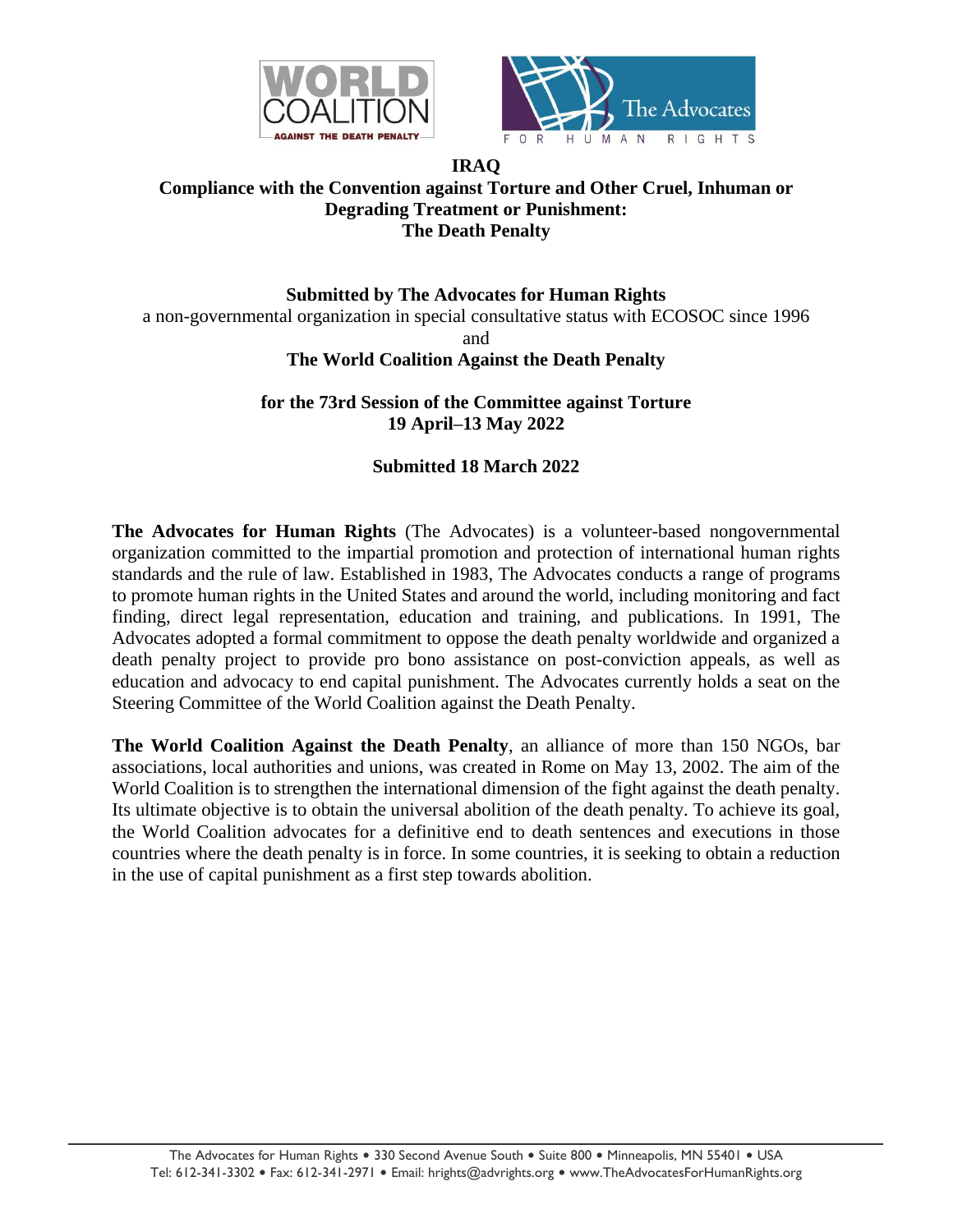## **EXECUTIVE SUMMARY**

1. This report provides an update to the coauthors' report at the List of issues stage<sup>1</sup> and responds to the State party's responses to the Committee's questions in the List of issues that touch on the death penalty.

## **Iraq fails to uphold its obligations under the Convention against Torture with respect to the death penalty (List of issues paragraph 26, art. 16)**

- 2. The Committee in its List of issues inquired as to "whether the State party has reconsidered its position regarding the possibility of abolishing the death penalty and, in the meantime, establishing a moratorium on executions."<sup>2</sup>
- 3. In response to the List of issues, the Iraqi Government asserted that its use of the death penalty "is restricted to the most serious offences; those that affect the right to life or the peace and security of society."<sup>3</sup> The Iraqi Government added that its use of the death penalty "has been reduced to a limited number of offences defined by law"<sup>4</sup>
- 4. As described in greater detail in the coauthors' previous report, Iraq retains the death penalty for a wide range of offenses, most of which do not involve an intentional killing on the part of the person being sentenced to death.<sup>5</sup>
- 5. In November 2020, the Special Rapporteur on Torture, the Special Rapporteur on the promotion and protection of human rights while countering terrorism, and the Special Rapporteur on extrajudicial, summary or arbitrary executions issued a statement expressing their alarm at reports that since October 2020, Iraqi authorities had "reportedly initiated a wave of executions of prisoners on death row at the Nasiriyah central prison (also known as al-Hoot prison). Twenty-one were executed during October, followed by another 21 on 16 November alone, in what seems to be part of a larger plan to execute all prisoners on death row." <sup>6</sup> The experts estimated that approximately 4,000 people were on death row, most of whom had been

<sup>1</sup> The Advocates for Human Rights and the World Coalition Against the Death Penalty, *Iraq's Compliance with the Convention against Torture and Other Cruel, Inhuman or Degrading Treatment or Punishment: Suggested List of Issues Relating to the Death Penalty*, June 22, 2020, https://www.theadvocatesforhumanrights.org/res/byid/8729. <sup>2</sup> Committee Against Torture, *List of issues in relation to the second periodic report of Iraq*, (23 Dec. 2020), U.N. Doc. CAT/C/IRQ/Q/2, ¶ 26.

<sup>3</sup> Committee Against Torture, *Replies of Iraq to the list of issues in relation to its second periodic report*, (18 Jan. 2022), U.N. Doc. CAT/C/IRQ/RQ/2, ¶ 166.

<sup>4</sup> Committee Against Torture, *Replies of Iraq to the list of issues in relation to its second periodic report*, (18 Jan. 2022), U.N. Doc. CAT/C/IRQ/RQ/2, ¶ 166.

<sup>5</sup> The Advocates for Human Rights and the World Coalition Against the Death Penalty, *Iraq's Compliance with the Convention against Torture and Other Cruel, Inhuman or Degrading Treatment or Punishment: Suggested List of Issues Relating to the Death Penalty*, June 22, 2020, ¶¶ 4-7,

https://www.theadvocatesforhumanrights.org/res/byid/8729.

<sup>6</sup> *Iraq: Wave of mass executions must stop, trials are unfair – UN experts*, UN Human Rights Council (press release), 20 Nov. 2020, https://reliefweb.int/report/iraq/iraq-wave-mass-executions-must-stop-trials-are-unfair-unexperts.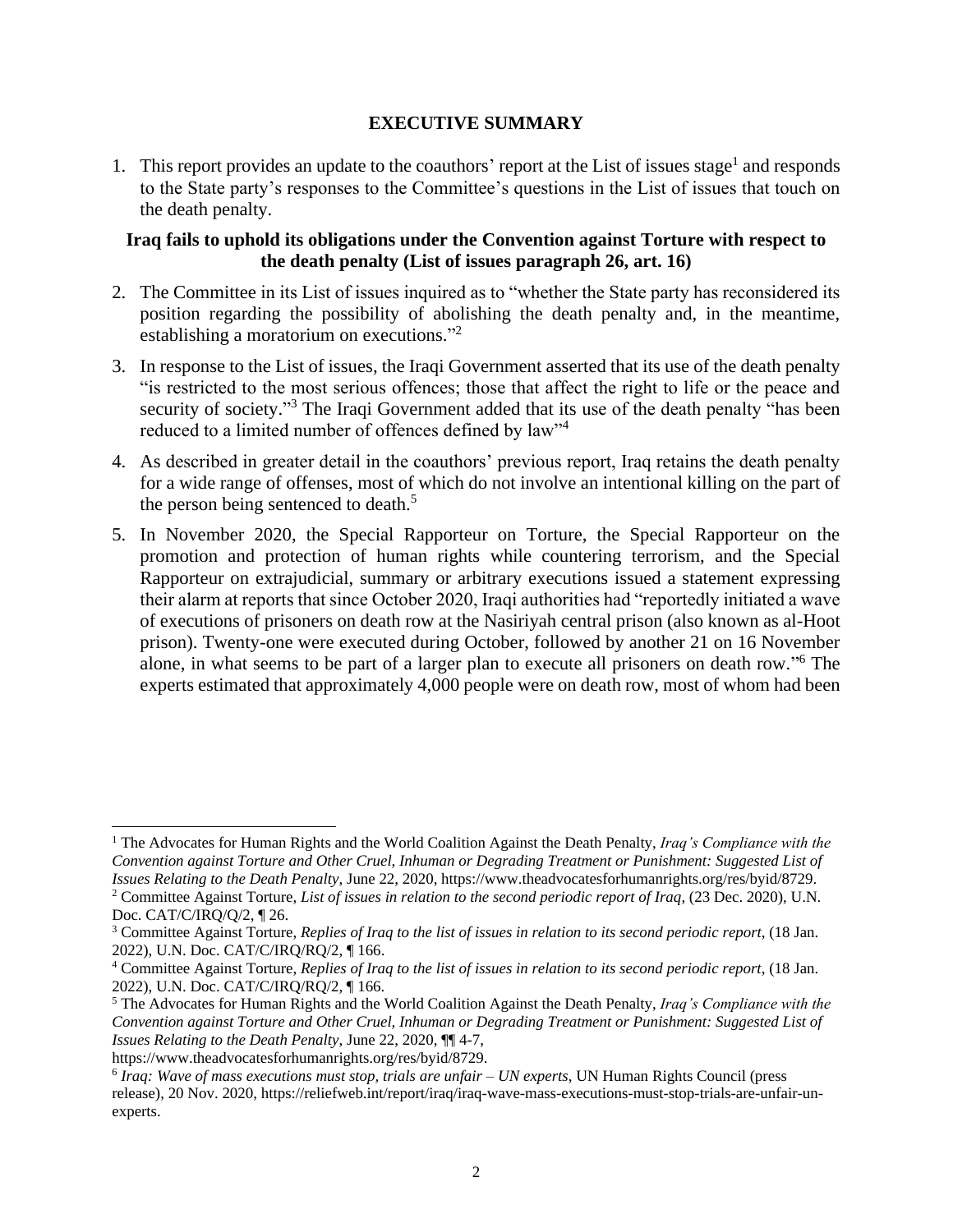charged with terrorism-related offenses. <sup>7</sup> According to the statement, "hundreds of deaths were now imminent after their execution orders had been signed-off."<sup>8</sup>

- 6. The UN experts also described "serious human rights concerns" regarding Iraq's Anti-Terrorism law no. 13 of 2005, which includes a "vague and overly broad definition of terrorism. Under the law, an individual can face trial on terrorism charges and can be sentenced to death for a non-violent crime committed without intent to terrorize the population. Furthermore, when rendering punishment, no distinction is made between different levels of participation, involvement and responsibility in terrorist acts and no assessment is made based on the severity of the act."<sup>9</sup>
- 7. Despite concerns from UN experts, Iraq has continued to step up the pace of executions. In December 2020, authorities executed three people who had been convicted of "terrorism" offenses.<sup>10</sup> Iraq carried out at least 45 executions in 2020, according to Amnesty International.<sup>11</sup>
- 8. Iraqi authorities tend to step up executions in response to political pressure. For example, after an attack by the "Islamic State" in January 2021, Iraqi authorities disclosed that they were prepared to carry out more than 340 execution orders for "terrorist or criminal acts."<sup>12</sup> In response to public calls for revenge after the attack, President Barham Salih had ratified these death sentences.<sup>13</sup> In late January 2021, authorities executed three people convicted of "terrorism."<sup>14</sup> In February 2021, Iraqi authorities conducted another mass execution, this time of five men who had been convicted of terrorism-related offenses.<sup>15</sup> They held another mass

- 8 *Iraq: Wave of mass executions must stop, trials are unfair – UN experts*, UN Human Rights Council (press release), 20 Nov. 2020, https://reliefweb.int/report/iraq/iraq-wave-mass-executions-must-stop-trials-are-unfair-unexperts.
- 9 *Iraq: Wave of mass executions must stop, trials are unfair – UN experts*, UN Human Rights Council (press release), 20 Nov. 2020, https://reliefweb.int/report/iraq/iraq-wave-mass-executions-must-stop-trials-are-unfair-unexperts.

<sup>7</sup> *Iraq: Wave of mass executions must stop, trials are unfair – UN experts*, UN Human Rights Council (press release), 20 Nov. 2020, https://reliefweb.int/report/iraq/iraq-wave-mass-executions-must-stop-trials-are-unfair-unexperts.

<sup>10</sup> *Report: Iraq hangs three men on 'terrorism' charges*, Agence France Presse, i24 News, Dec. 14, 2021, https://www.i24news.tv/en/news/middle-east/the-gulf/1639485344-report-iraq-hangs-three-men-on-terrorismcharges.

<sup>11</sup> Amnesty International, *Death Sentences and Executions 2020* (2021), at 9, https://www.amnesty.org.uk/files/2021-

<sup>04/</sup>DEATH%20SENTENCES%20AND%20EXECUTIONS%202020%20Web%20%281%29.pdf?VersionId=8oYJ 0oZFmsKrV67.bYSCX1NHvBNSxAYZ.

<sup>&</sup>lt;sup>12</sup> Iraq executes five men convicted of terrorism, Arab Weekly, Feb. 10, 2021, https://thearabweekly.com/iraqexecutes-five-men-convicted-terrorism; *Fears of Iraq execution spree after Daesh attack*, Arab News, Jan. 25, 2021, https://www.arabnews.com/node/1797941/middle-east.

<sup>13</sup> Sinan Mahmoud, *Iraq authorizes mass execution of militants and criminals after ISIS bombings*, National, Jan. 26, 2021, https://www.thenationalnews.com/world/mena/iraq-authorises-mass-execution-of-militants-and-criminalsafter-isis-bombings-1.1152541.

<sup>14</sup> *Iraq executes five men convicted of terrorism*, Arab Weekly, Feb. 10, 2021, https://thearabweekly.com/iraqexecutes-five-men-convicted-terrorism.

<sup>15</sup> *Iraq executes five men convicted of terrorism*, Arab Weekly, Feb. 10, 2021, https://thearabweekly.com/iraqexecutes-five-men-convicted-terrorism.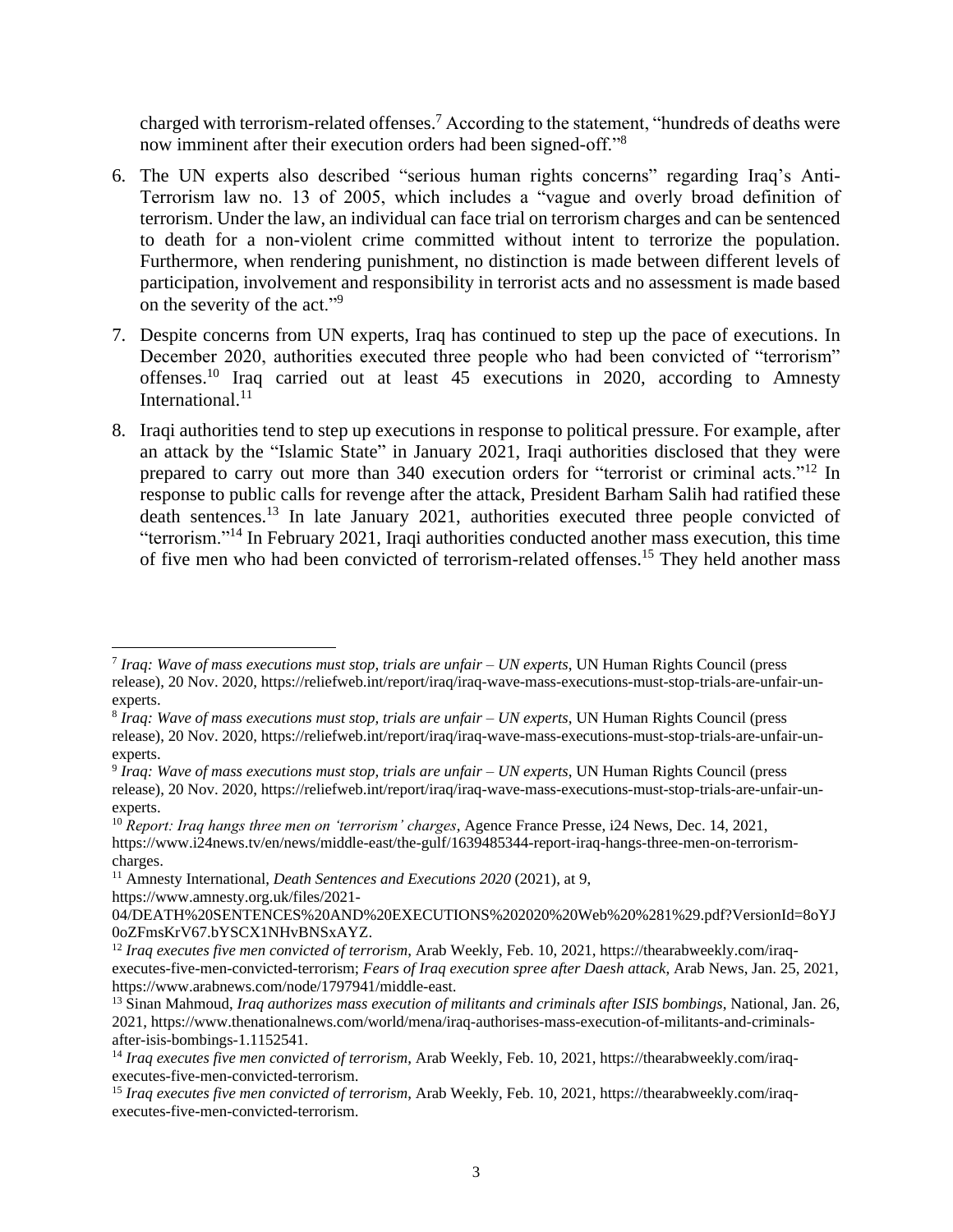execution in August 2021, hanging six people, three of whom had been sentenced to death for terrorism-related offenses.<sup>16</sup>

- 9. Iraqi courts continue to sentence people to death, with at least 27 death sentences in 2020 alone.<sup>17</sup> The Iraqi Ministry of Justice reported to the UN Assistance Mission for Iraq that as of November 2020, it was holding 11,595 persons in its facilities under sentence of death.<sup>18</sup>
- 10. In many cases, the defendants are not alleged to have carried out an intentional killing. For example, in February 2022, an Iraqi court sentenced two people to death for providing "false intelligence" to the police that ultimately resulted in a raid of a home, during which security forces opened fire and killed 20 people.<sup>19</sup>
- 11. The Government of Iraq further responded that it had reinstated the death penalty "as a way of preserving community peace," because the country is "faced with the serious crimes threatening the peace of society committed by terrorist bands" and considers the death penalty "to constitute a deterrent."<sup>20</sup>
- 12. The Government of Iraq further asserted that "[a]ll procedural and judicial safeguards are duly respected during investigation, trial and enforcement of sentence."<sup>21</sup>
- 13. As described in greater detail in the coauthors' previous report, there is evidence of widespread due process violations in capital cases, including the use of confessions obtained under torture and assembly-line trials resulting in mass executions.<sup>22</sup>
- 14. According to the November 2020 statement by UN experts discussed above, "[t]rials under the Anti-terrorism Law have been marked with alarming irregularities . . . . Defendants have frequently been denied the most basic right to an adequate defence and their allegations of torture and ill-treatment during interrogations have not been investigated."<sup>23</sup>

https://iraq.un.org/sites/default/files/2021-08/IRAQ%20-

https://www.theadvocatesforhumanrights.org/res/byid/8729.

<sup>16</sup> *Iraq Executes Six Convicts in Nasiriyah Prison*, Basnews, Aug. 31, 2021,

https://www.basnews.com/en/babat/710055.

<sup>17</sup> Amnesty International, *Death Sentences and Executions 2020* (2021), at 12,

https://www.amnesty.org.uk/files/2021-

<sup>04/</sup>DEATH%20SENTENCES%20AND%20EXECUTIONS%202020%20Web%20%281%29.pdf?VersionId=8oYJ 0oZFmsKrV67.bYSCX1NHvBNSxAYZ.

<sup>18</sup> UN Assistance Mission for Iraq, OHCHR, *Human Rights in the Administration of Justice in Iraq: legal conditions and procedural safeguards to prevent torture and ill-treatment* (Aug. 2021), at 6,

<sup>%20</sup>Legal%20conditions%20and%20procedural%20safeguards%20to%20prevent%20torture%20and%20illtreatment\_Update%20EN.pdf

<sup>&</sup>lt;sup>19</sup> *Iraq sentences police officer, informant to death over deadly bogus operation*, Middle East Eye, Feb. 14, 2022, https://www.middleeasteye.net/news/iraq-police-officer-informant-sentenced-death-bogus-operation.

<sup>20</sup> Committee Against Torture, *Replies of Iraq to the list of issues in relation to its second periodic report*, (18 Jan. 2022), U.N. Doc. CAT/C/IRQ/RQ/2, ¶ 166.

<sup>21</sup> Committee Against Torture, *Replies of Iraq to the list of issues in relation to its second periodic report*, (18 Jan. 2022), U.N. Doc. CAT/C/IRQ/RQ/2, ¶ 167.

<sup>22</sup> The Advocates for Human Rights and the World Coalition Against the Death Penalty, *Iraq's Compliance with the Convention against Torture and Other Cruel, Inhuman or Degrading Treatment or Punishment: Suggested List of Issues Relating to the Death Penalty*, June 22, 2020, ¶¶ 12-19,

<sup>23</sup> *Iraq: Wave of mass executions must stop, trials are unfair – UN experts*, UN Human Rights Council (press release), 20 Nov. 2020, https://reliefweb.int/report/iraq/iraq-wave-mass-executions-must-stop-trials-are-unfair-unexperts.